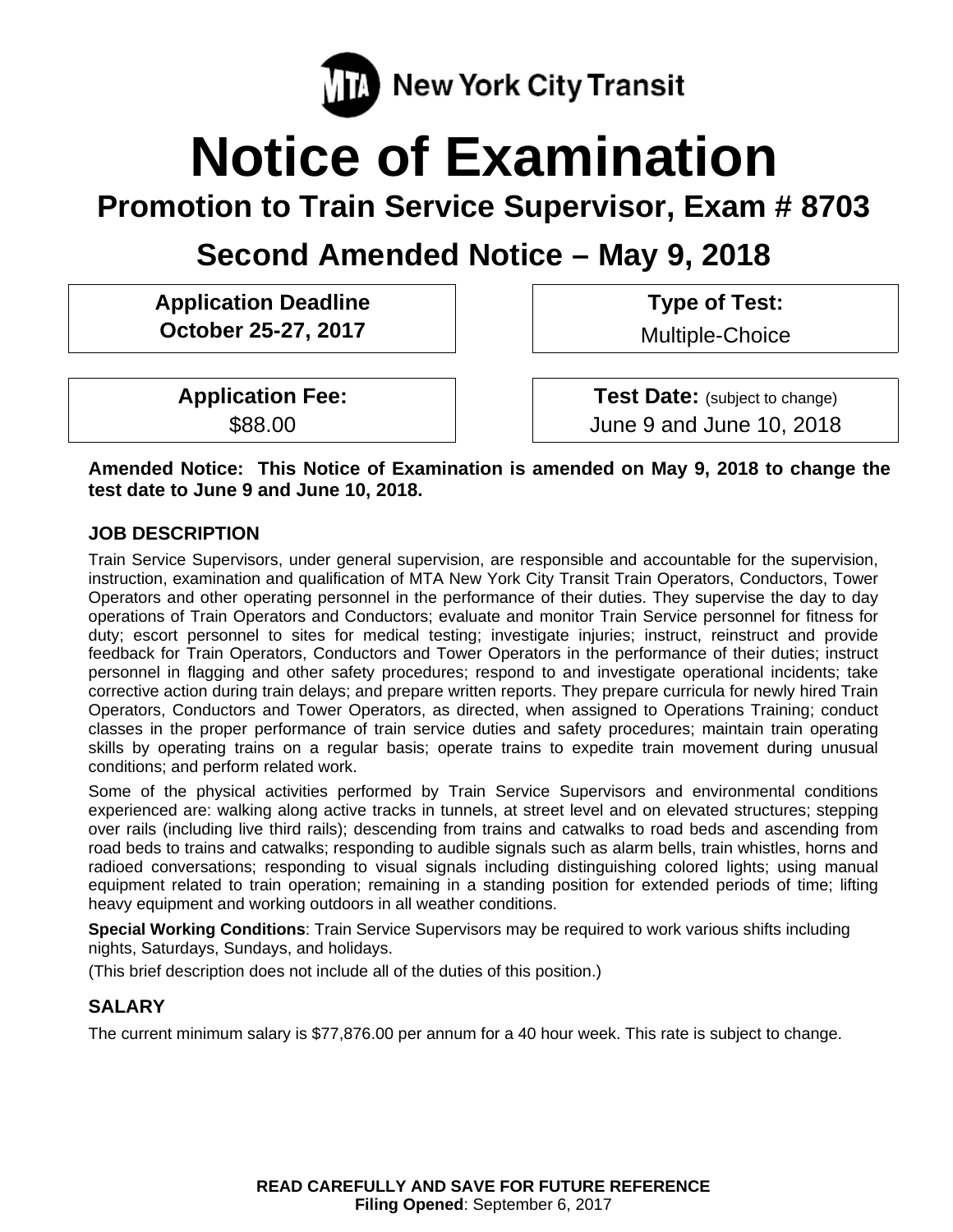## **ELIGIBILITY TO TAKE EXAMINATION:**

This examination is open to each employee of MTA New York City Transit who **on the date of the multiple choice test:** 

- 1. is permanently (not provisionally) employed in or appears on a Preferred List (see Note, below) for the title of Train Operator, Assistant Train Dispatcher, or Dispatcher (Rapid Transit Operations); **and**
- 2. has served as a permanent Train Operator in MTA New York City Transit for at least two years, with at least one year in road revenue service (time served prior to a break in service of more than one year will not be credited); **and**
- 3. is not otherwise ineligible.

 (Note: A "Preferred List" is a civil service list which is only for certain former permanent incumbents of the eligible title who have rehiring rights.)

This examination is also open to employees who were appointed to an eligible title pursuant to New York State Civil Service Law, section 55-a, and who meet all other eligibility requirements.

You are responsible for determining whether you meet the eligibility requirements for this examination prior to submitting the *Application*. If you do not know if you are eligible, check with **your department's Human Resources representative**. You may be given the test before we verify your eligibility. If you are marked "Not Eligible", your application fee will **not** be refunded and you will **not** receive a score.

This examination is **not** open to employees of MaBSTOA or MTA Bus Company, or to employees of any MTA agency other than New York City Transit.

## **REQUIREMENTS TO BE PROMOTED:**

**Probationary Period**: At the time of promotion, you must have completed your probationary period in one of the eligible titles indicated in the above "Eligibility to Take Examination" section, and you must be permanently employed in one of those titles or your name must appear on a Preferred List for one of those titles. Additionally, you must have served permanently in an eligible title for at least one year. Time served prior to a break in service of more than one year will not be credited.

**Drug Screening Requirement:** You must pass a drug screening in order to be promoted, and if promoted, you will be subject to random drug and alcohol tests for the duration of your employment. Additionally, if you have tested positive on a drug or alcohol test or had a refusal to test during pre-employment or while employed by a Federal DOT-regulated employer during the applicable period, you must have completed the Substance Abuse Professional (SAP) process required by federal law in order to be promoted to this safetysensitive position.

## **HOW TO SUBMIT AN APPLICATION AND PAY THE APPLICATION FEE:**

If you believe you meet the requirements in the "Eligibility to Take Examination" section, submit an application online by the last day of the application period unless you are requesting a Fee Waiver. Applicants who wish to request a Fee Waiver should refer to the "How to Submit an Application When Requesting a Fee Waiver" section below.

**Application Fee**: This fee is generally non-refundable. Under special circumstances, you may be entitled to a refund. You should refer to the Department of Citywide Administrative Services (DCAS) Exam Regulations to determine if you are entitled to a refund prior to requesting a refund. You can refer to the bottom of the last page of the Notice of Examination for instructions on how to obtain a copy of the DCAS Exam Regulations.

#### **Online Applications:**

- 1. Apply using the "BSC" employee portal at www.mymta.info by the last day of the Application period.
- 2. You must pay the *Application* fee via payroll deduction. Applicants who request a fee waiver must apply by mail.
- 3. You will be given a confirmation number after you submit your *Application* and pay the application fee.

Computers with internet access are available on a limited basis at branches of the New York Public Library, Brooklyn Public Library, and Queens Public Library to patrons with a valid library card.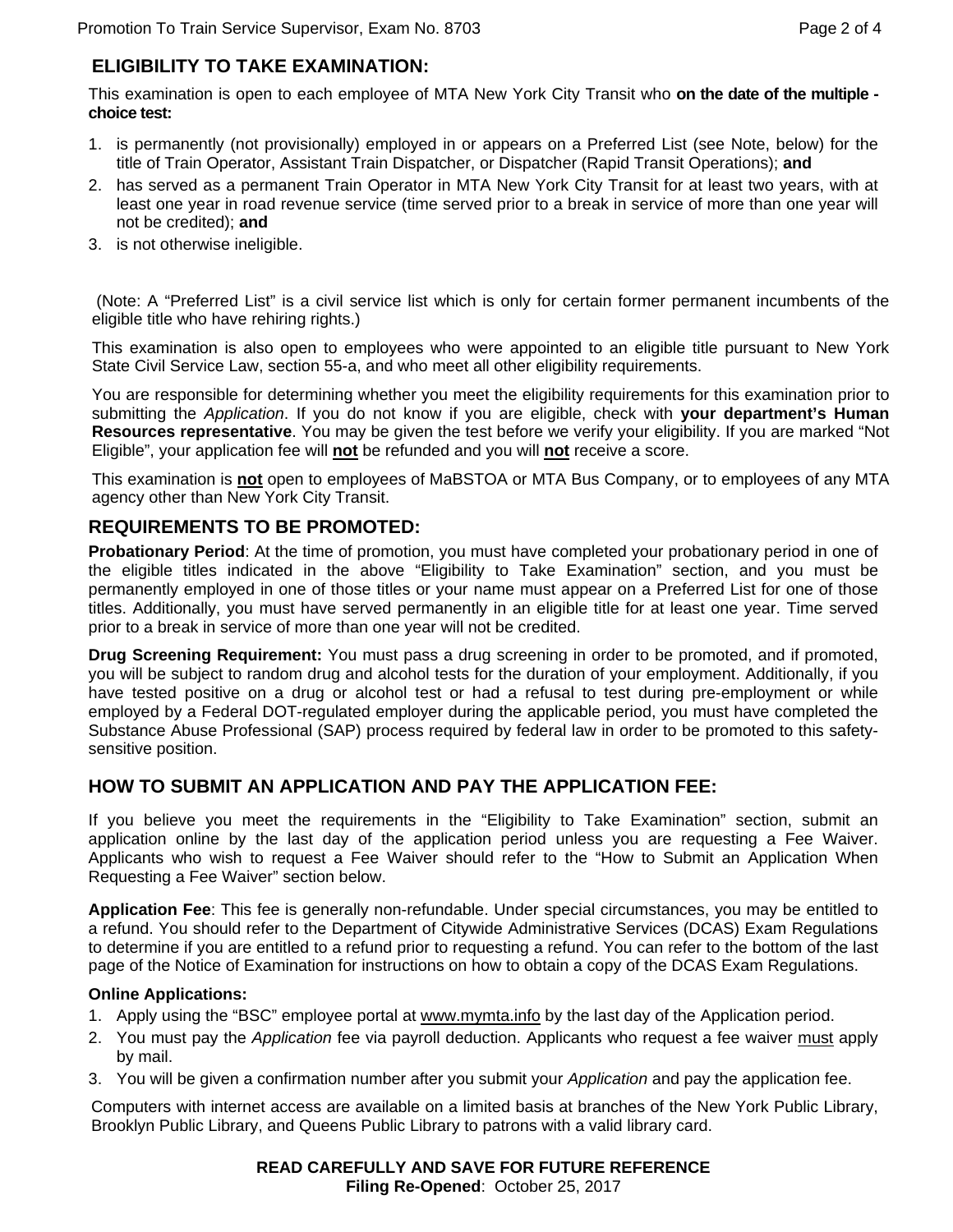#### **HOW TO SUBMIT AN APPLICATION WHEN REQUESTING A FEE WAIVER:**

Applicants who wish to request a Fee Waiver must obtain an *Application* in person at the MTA New York City Transit Exam Information Center as indicated below and must submit the *Application* and required forms by mail to the address in the Correspondence section below **by the last day of the application period**.

MTA New York City Transit will not accept applications in person. Additional information on how to request an application fee waiver is available with the Application.

**MTA New York City Transit Exam Information Center:** Open Monday through Friday, from 9 AM to 3 PM, in the lobby at 180 Livingston Street, Brooklyn, New York. Directions: take the A, C, F, or R trains to the Jay Street-Metro Tech Station, or the 2, 3, or G train to the Hoyt Street Station.

**ADMISSION LETTER:** An *Admission Letter* will be mailed to you about 10 days before the date of the multiple-choice test. If you do not receive an *Admission Letter* at least 4 days before the date of the multiplechoice test date, you may obtain a duplicate letter at the MTA New York City Transit Exam Information Center (as indicated above). A paper copy of the *Admission Letter* is your ticket for admission to the multiple-choice test.

Employees **must** keep their official mailing address **up to date**. Only the address on file with the MTA Business Service Center will be used to mail correspondence, including the *Admission Letter*.

#### **THE TEST**:

You will be given a competitive multiple-choice test. A score of at least 70% is required to pass the multiplechoice test. Your score on this multiple-choice test will determine 85% of your final score. Your seniority will determine the remaining 15%. You must pass the multiple-choice test to have your seniority credited. Your seniority score will be 70 plus 1/2 point for each three months of completed, permanent, continuous service with an agency under the jurisdiction of the Commissioner, Department of Citywide Administrative Services in competitive class titles. Your service will be credited through the date of the multiple-choice test, up to a maximum of 15 years. Time served prior to a break in service of more than one year will not be credited.

Veterans' or Disabled Veterans' Credit will be granted only to eligible passing candidates who request that they be applied. Veterans' or Disabled Veterans' Credit should be requested at the time of application, but **must** be requested before the date the eligible list is established. Claims for Veterans' or Disabled Veterans' Credit cannot be made once the eligible list is established.

The multiple-choice test may include questions on: the rules, regulations and operating procedures of the Division of Rapid Transit Operations; train controls and car equipment; flagging, signals, safety and emergency procedures; instructing and supervising train crews, Tower Operators and other MTA New York City Transit employees involved in train movement; and other related areas.

#### **TEST ADMINISTRATION GUIDELINES:**

**Warning:** You are not permitted to enter the test site with cellular phones, smart watches, beepers, pagers, cameras, portable media players, or other electronic devices. Calculators are permitted; however, they must be hand-held, battery or solar powered, numeric only. Calculators with functions **other than** addition, subtraction, multiplication and division are prohibited. Electronic devices with an alphabetic keyboard or with word processing or data recording capabilities such as planners, organizers, etc. are prohibited. If you use any of these devices in the building at any time before, during or after the test, you may **not** receive your test results, your test score may be nullified, and your application fee will **not** be refunded.

You may not have any other person, including children, present with you while you are being processed for or taking the test and no one may wait for you inside of the test site while you are taking the test.

**Proof of Identity:** You must present your MTA New York City Transit Employee ID when you arrive to take the test.

(Continued)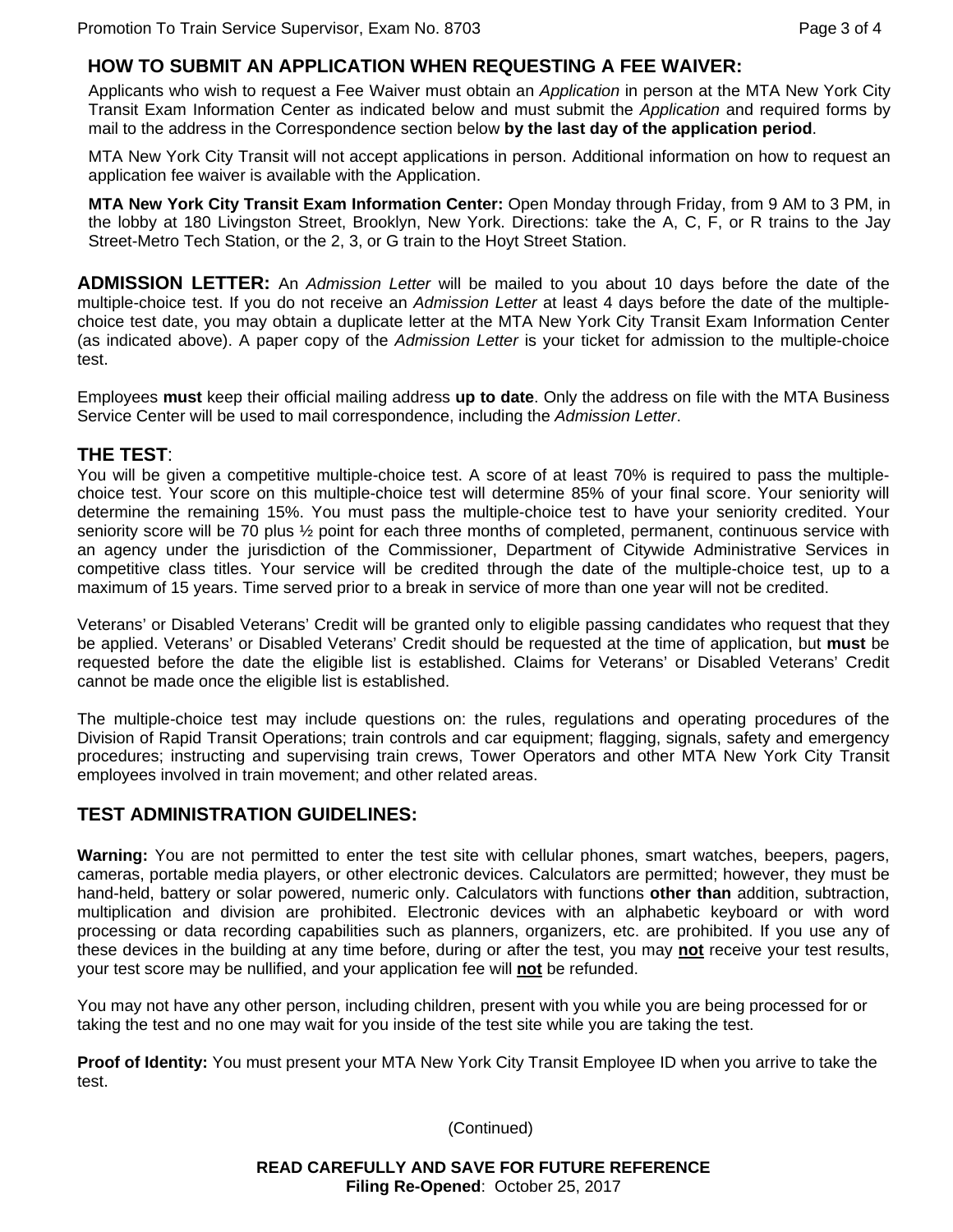**Leaving:** You must leave the test site once you finish the test. If you leave the test site after being fingerprinted but before finishing the test, you will not be permitted to re-enter. If you disregard this instruction and re-enter the test site, you may not receive your test results, your test score may be nullified, and your application fee will not be refunded.

## **THE TEST RESULTS:**

If you pass the multiple-choice test and are marked eligible, your name will be placed in final score order on an eligible list and you will be given a list number. You will be notified by mail of your test results. If you meet all requirements and conditions, you will be considered for promotion when your name is reached on the eligible list.

## **SPECIAL ARRANGEMENTS:**

#### **Late Filing:**

Consult with **your department's Human Resources representative** to determine the procedure for filing a late *Application* if you meet one of the following conditions:

- 1. You are absent from work for at least one-half of the application period and are unable to apply for reasons such as vacation, sick leave or military duty; or
- 2. You become eligible after the above application period, but on or before the date of the multiple-choice test.

**Make-Up Test:** You may apply for a make-up test if you cannot take the test on the regular test date for any of the following reasons:

- 1. Compulsory attendance before a public body;
- 2. On-the-job injury or illness cause by municipal employment where you are an officer or employee of MTA New York City Transit;
- 3. Absence from the test within one week after the death of a spouse, domestic partner, parent, sibling, child or child of a domestic partner where you are an officer or employee of the MTA New York City Transit;
- 4. Absence due to ordered military duty;
- 5. A clear error for which MTA New York City Transit is responsible; or
- 6. A temporary disability, pregnancy-related, or child-birth related condition preventing you from taking the test.

To request a make-up test, mail your request with your documentation of special circumstances to the address found in the "Correspondence Section" below within 60 days of your scheduled test date or make the request within 60 days of restoration to your position after promoting ordered military duty.

#### **Special Test Accommodations:**

If you plan to request special testing accommodations due to disability or an alternate test date due to your religious belief, follow the instructions included with your *Application* and mail your request to the address found in the "Correspondence" section below no later than 30 days prior to the scheduled test date.